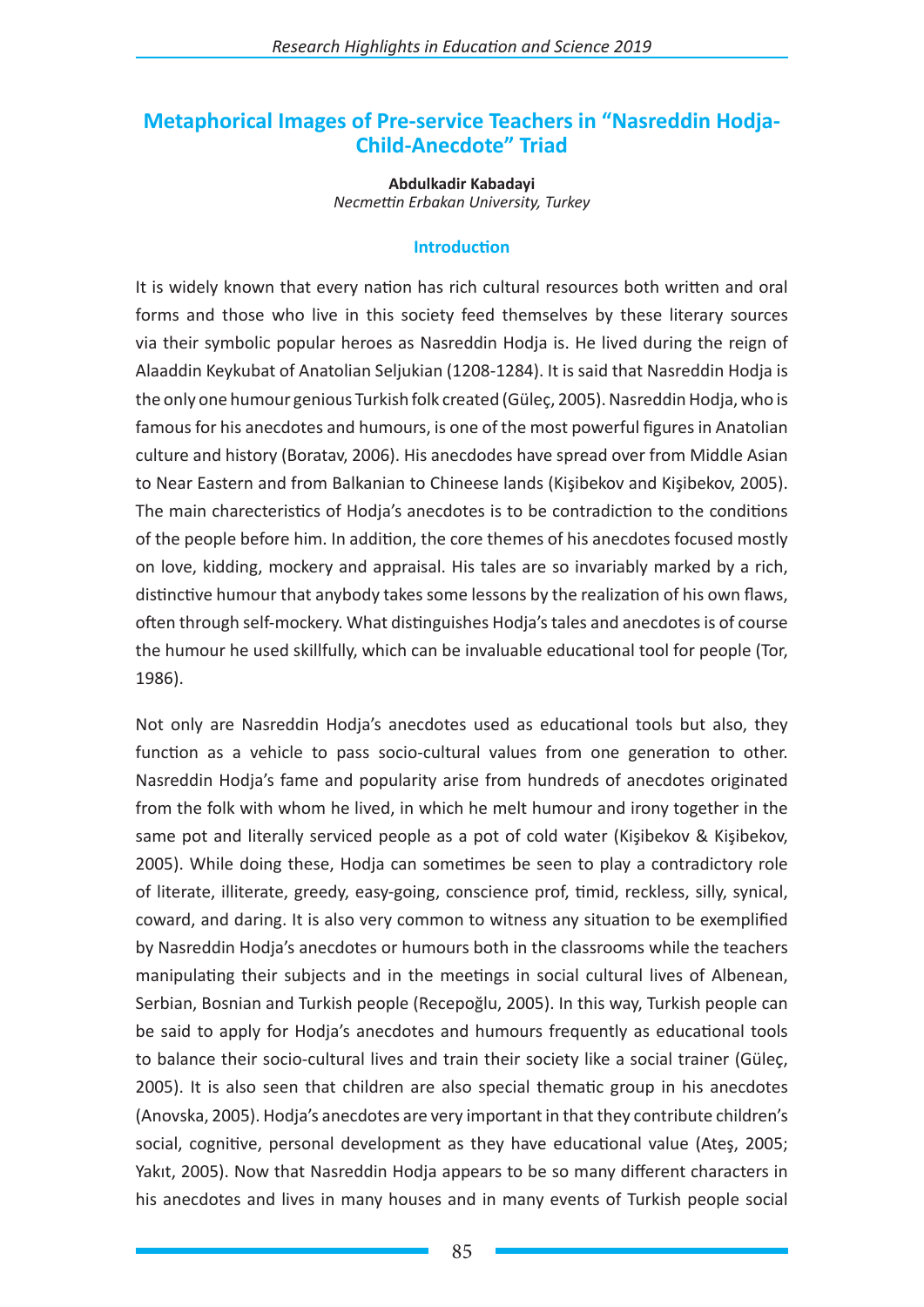lives that it is worth studying this eminent figure of Anatolia and his anecdotes from prospective teachers' metaphoric perspectives.

It has been possible to see many researches about use of metaphors both in social and educational sciences since1980's (Casebeer, 2015; Kucuk & Yalcin, 2014; Kabadayı, 2012; Alger, 2009: Yıldırım, Ünal ve Çelik, 2009; Cerit, 2008; Saban, 2008; Kabadayı, 2008; Yob, 2003; Saban, Koçbeker ve Saban, 2006; Ocak ve Gündüz, 2006; Cerit 2006). But, there is some limited research on Nasreddion Hodja as a great humourist living in many cultures with different name and his anecdotes (Kabak, 2012; Lytra, 2011; Aşılıoğlu, 2008; Kabadayı, 2005; Çevirme, 2004). Lakeoff & Johnson (1980) pointed out the fundamental importance of metaphor as a basis for everyday cognition. In line with their explanation, Bowers (1993) also puts forward that all human thinking is both cultural and metaphorical at the core. The essence of metaphorical thinking is to comprehend a new concept or occurrence by relating it to something else. Furthermore, it is explained that people tend to understand their world through metaphors, which relate complex phenomena to something previously experienced (Buaraphan, 2012). In addition to this, Johnson (1987) describes that metaphors are primary means by which we construct or constitute order and not mere passive receptacles into which experience is poured. It can be inferred that metaphors can be constructed to link our bodily experience of something to our more abstract thinking, and to "give shape, structure, and meaning to our imagination" (Sfard, 1994, p.47). In short, metaphors are something that constructed by our minds that help us to present something in terms of something else. Turkish culture is also rich with colorful and interesting metaphors of teaching in which we determine how we interpret reality and experience. Identifying our own metaphors allows us to reflect on the way we define our role and purpose in the life (Bowman, 1998-1999).

The aim of this study was to discover and explain metaphorical images of pre-service preschool teachers enrolled in preschools teaching department on "*Nasreddin Hodja – Anecdotes – Child*" chain via their self-generated metaphors. To guide this study, the following research question was investigated:

*What is "Nasreddin Hodja – Anecdotes – Child" like?* In addition to this, the participants were required to write as following formatte:

*"Nasreddin Hodja – Anecdotes – Child" is like……….… because,,,,,,,,,,,,,,,,,,,*

# **Participants**

In this study qualitative research model used to collect the study data from the participants involved the research pointed out as the concepts like metaphor and imitation in Turkish has become one of the most important data collection methods in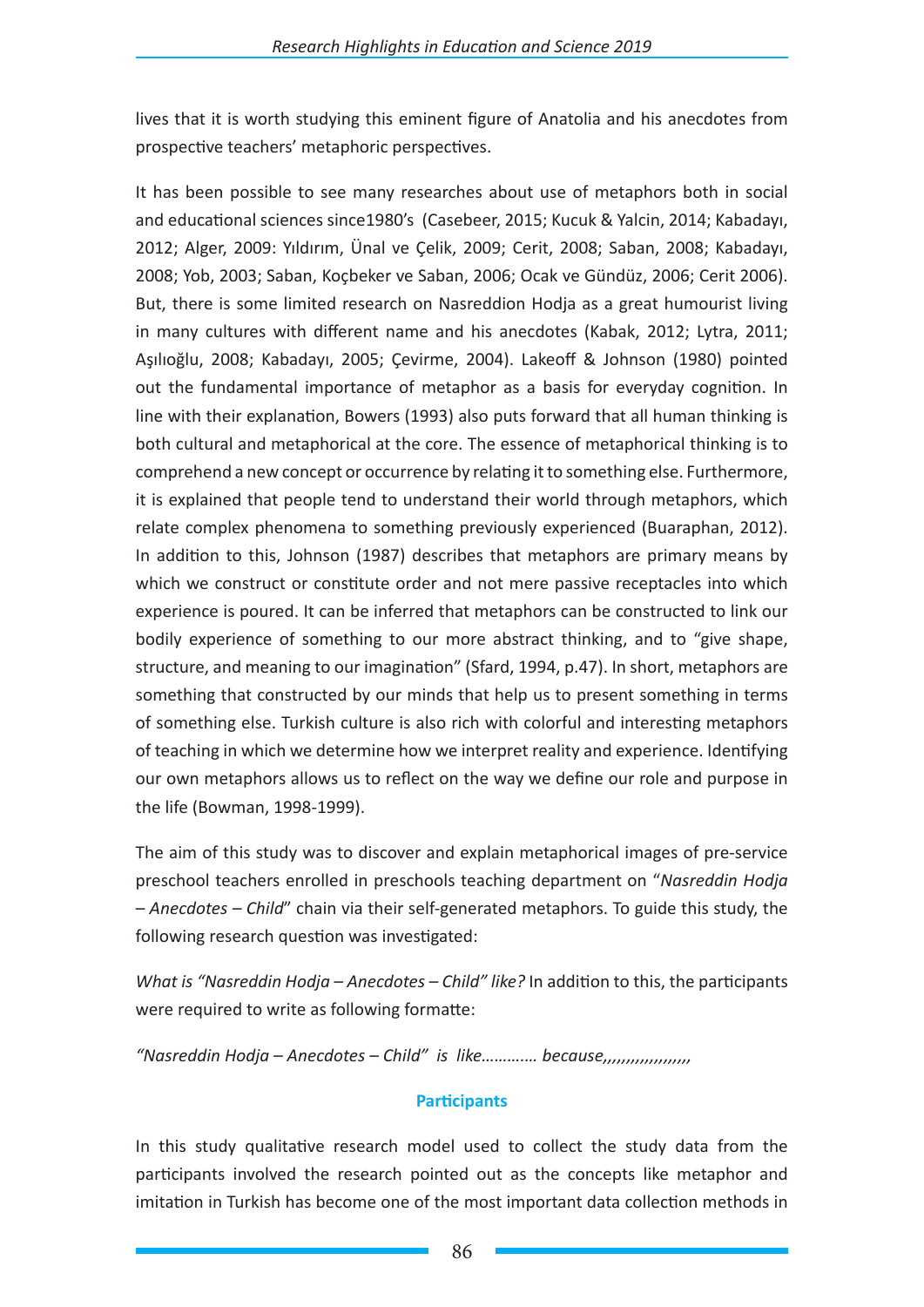qualitative researches (Güven & Belet, 2010; Aydın ve Pehlivan, 2010; Boyacı, 2009). For this reason, several scholars have recommended the use of metaphor analysis as a research tool (Armstrong, 2008; de Guerrero & Villamil, 2002). Metaphor analysis is an analytical approach that examines linguistic metaphors and then categorizes these metaphors interms of conceptual metaphors in order to provide some insight into participants' thought patterns and understandings of a given topic.

For the present study in which qualitative research method was adopted, the participants were selected through criterion sampling method out of purposeful sampling methods. The data was collected from 43 participants involving the study. They were all preservice preschool teachers attending the A. K. Faculty of Education of Necmettin Erbakan University with a population of 11.000 students. About % 10 (4) of the participants were male % 90 (39) of them female. The proportion of the male and female choosing the preschool teaching profession is more or less the same in the researchs carried out in the world (Hmelak & Lepicnik Vodopivec, 2012). The participants' age mean was 21.5.

The analysis of the metaphors generated by the participants was attained in four stages: (1) Sample metaphor image phase (2) Coding and sorting out phase (3) Developing category phase (4) Ensuring relaibility and validity phase

# **Sample Metaphor Image Phase**

Metaphor was introduced to the class as a tool to asisst them to think about what it is to be a "Nasreddin Hodja – Anecdotes – Child" like. To illustrate the ways in which metaphor and its analysis might lead to insights into their understanding of "Nasreddin Hodja – Anecdotes – Child" chain, a sample metaphor was presented including: Nasreddin Hodja as Psycholog, Child as Patient and his Anecdote as Therapy. To illustrate the way in which metaphor might inform personal analysis of ideas about "Nasreddin Hodja – Anecdotes – Child", I outlined the situation to reveal aspects of how I viewed "Nasreddin Hodja – Anecdotes – Child" chain: "*Nasreddin Hodja is a psycholog, child is a patient. Because, Nasreddin Hodja makes the children laugh by his humour just as the psycholog heals the patient who is pschologically in bad condition by his theraphy*." After examplfying the situation the participants were invited to construct their metaphors about "Nasreddin Hodja – Anecdotes – Child" chain and to explain relevant attributes of them in written format on the sheet of paper on which *"Nasreddin Hodja – Anecdotes – Child" is like …… because…..".* was printed beforehand. The participants were not limited to write a few numbers of metaphors in question above. They could write more than one metaphore if they wished. The participants completed the blanks by fixing appropriate metaphors from their lenses on the papers they were handed out beforehand.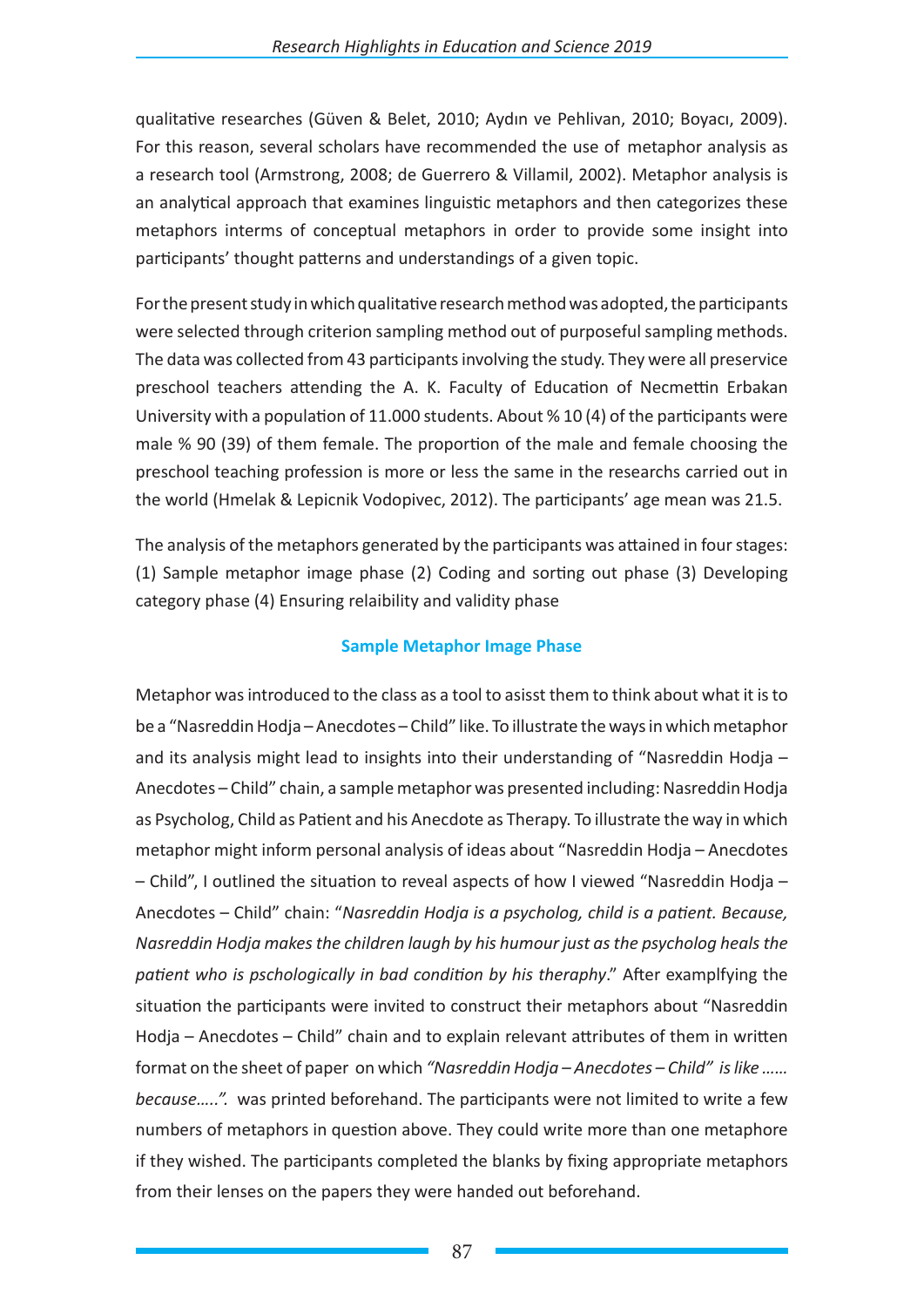## **Coding and Sorting out Phase**

The responses of the participants checked and tested on basis of content analysis of the qualitative research method. The metaphores they generated were analyzed and sorted out. The metaphors which did not meet the metaphor generated criteria or those having the missing part of the metaphore chain in question on the basis of "Nasreddin Hodja – Anecdotes – Child" chain were excluded from the list. 57 metaphor chains were generated during the generation process. 8 of them were excluded from the list as they did not meet the research criteria determined mentioned above for instance, *Hodja-Neighbor-Donkey* does not meet the criteria chain as the "Donkey" leg of the process failed.

## **Developing Category Phase**

In the analytical process, some themes and some sub-themes were formed and the appropriately generated metaphores were included in the study sycrutunized according to the themes and sub-themes. According to the content analysis of the study 8 themes are constructed, which are; *healer*, *teacher, judge, entertainer, punisher, advisor,* and *magician, persuader.* 49 sub-themes are formed and classified under the main themes mentioned above.

# **Relaibility**

It is important to put forward the detailed report of the information and how the researchers obtained the presented results fort he validity and relaibility of the data (Yıldırım & Şimsek, 2006). Some experts were asked to rate the metaphors whether they represented the relavant category since the information was handled via the responses of pre-service teachers to the semi-structured questions. The experts were required to write the metaphors in the related category and then the groups created by the expert and the outcomes of the experts were compared. To ensure the reliability of the study, the papers were examined by 4 field experts including the researcher him/herself, and then the agreement and disagreement items were determined. The formula suggested by Miles and Huberman (1994, p. 64) was practiced to provide the reliability of the study, which is P (Percentage of divergence) = (Na (Number of agreement) / Na (Number of Agreement) +Nd (Number of Disagreement)) x100. As a result of the application the rule, 49 / (49 + 4) x 100 = % 92 was found, which provides the reliability in line with the studies carried out by the researchers (Eren, Çelik, & Aktürk, 2013; Güven & Belet, 2010; Boyacı, 2009).

#### **Discussion**

In this part, all metaphores generated by the participants were collected and reviewed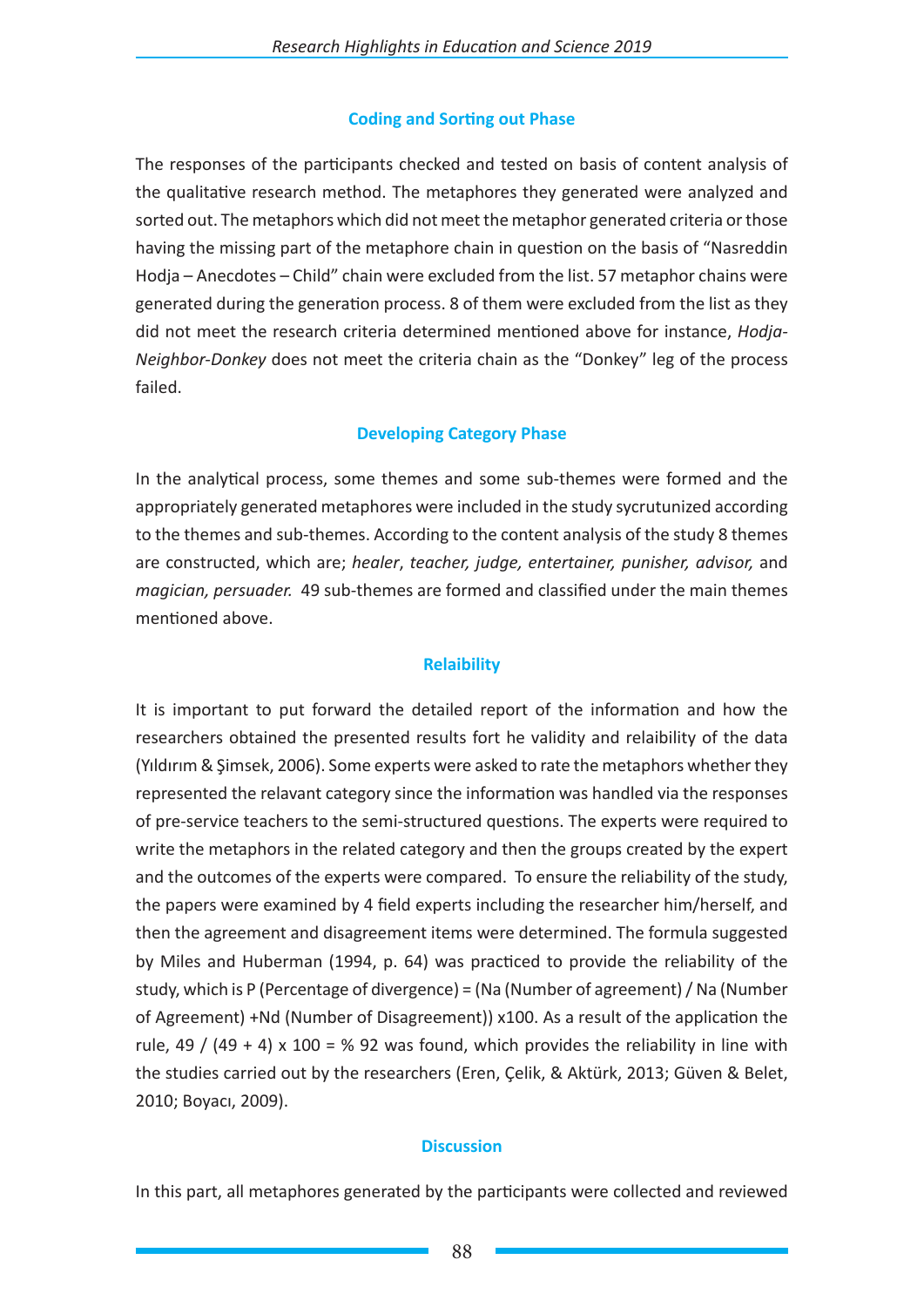and analyzed in respect of content analysis one by one. Although there is no clear-cut classification between some metaphors they are categorized under themes as the subthemes. These themes and sub-themes are examined detailly in the tables as follows;

|               | <b>Sex</b>                          | <b>Sub-Themes</b>                           |         | <b>Significant Metaphor Sample</b>          |
|---------------|-------------------------------------|---------------------------------------------|---------|---------------------------------------------|
|               | M                                   | Doctor-Patient-Medicine                     | (6),    | Doctor-Patient-Medicine: Nasreddin Hodja    |
| <b>Themes</b> | 3 <sub>22</sub>                     | Operator-Wounded-Operation                  | $(5)$ , | is a doctor, child is a patient. Because,   |
|               |                                     | Pharmatics-Patient-Medicine                 | (4),    | Nasreddin Hodja makes the children          |
| <b>HEALER</b> |                                     | Healer-Helpless-Cure<br>$(4)$ ,<br>Dentist- |         | recover by his anecdotes just as the doctor |
|               | Patient-Treatment (3) Medicine man- |                                             |         | heals the patient by his medicine.          |
|               |                                     | Hopeless-Remedy (3).                        |         |                                             |

In the table 1. 25 participants of whom 3 are male and 22 are female generated 6 metaphors. % 12 of the metaphores generated are under the theme of "Healer". These are Doctor-Patient-Medicine (5), Operator-Wounded-Operation (4), Pharmatics-Patient-Medicine (4), Healer-Helpless-Cure (3), Dentist-Patient-Treatment (3) Medicine man- Hopeless-Remedy (2). In these sub-themes Nasreddin Hodja is metaphorized as the "*Healer*" who saves the hopeless people from their disasters. While metaphorizing, the participants mostly used the medical terms to resemble Hodja and his anecdotes. In these metaphors, Hodja mostly functions as a remedy man and his anecdotes as remedy to the hopeless people who are always in search for remedy for their disasters. The participant K explains "*Operator-Wounded-Operation*: *Nasreddin Hodja is an operator and a child is the wounded. Nasreddin Hodja heals the wounded and makes their pains forget by his humour and jokes just as an operator operates, serves a remedy and disinfects the wounds of the wounded and saves their lives by operation."* In addition to this, the participant E looks the metaphor chain from different lenses as follows "*Pharmatics-Patient-Medicine: Nasreddin Hodja is a pharmasist, child is a patient and Hodja's humour is a medicine for them. The children need Hodja's witt and go to to get his advise to solve a complex problem similarly, a patient goes to the pharmacist's to buy the medicine to recover from the illness."*

|                |            |                                                                                                                                                                                                                                                                        |    | Table 2. Subthemes of "Nasreddin Hodja-Child-Anecdotes" Metaphor Under the Theme of "TEACHER"                                                                                                                                                                          |
|----------------|------------|------------------------------------------------------------------------------------------------------------------------------------------------------------------------------------------------------------------------------------------------------------------------|----|------------------------------------------------------------------------------------------------------------------------------------------------------------------------------------------------------------------------------------------------------------------------|
| <b>Themes</b>  | <b>Sex</b> | <b>Sub-Themes</b>                                                                                                                                                                                                                                                      |    | <b>Significant Metaphor Sample</b>                                                                                                                                                                                                                                     |
|                | M F        | Humourist-Child-Humour (4),                                                                                                                                                                                                                                            |    | Tale-teller-Child-Lessons learned: Nasreddin                                                                                                                                                                                                                           |
| <b>TEACHER</b> | 3 21       | Taleteller-Children-Lessons<br>learned (4), Professor-Student-<br>Lesson (3), Coach- Basketballer-<br>Tactics (3), Master -Apprentice-<br>Technique (3), Spherd-Herds-<br>Posture (3), Technical Director-<br>Footballer-Tactics (2), Bird lover-<br>Bird-Fredoom (2). | -8 | Hodia is like a tale-teller because, children<br>could listen to his humour with pleasure just<br>as they could usually enjoy fairy tales which<br>involve surrealistic events without getting fed<br>up with listening to Hodia and learn lessons<br>related to life. |

| Table 2. Subthemes of "Nasreddin Hodja-Child-Anecdotes" Metaphor Under the Theme of "TEACHER" |  |  |
|-----------------------------------------------------------------------------------------------|--|--|

In the table 2. 24 participants of whom 3 are male and 21 are female generated 8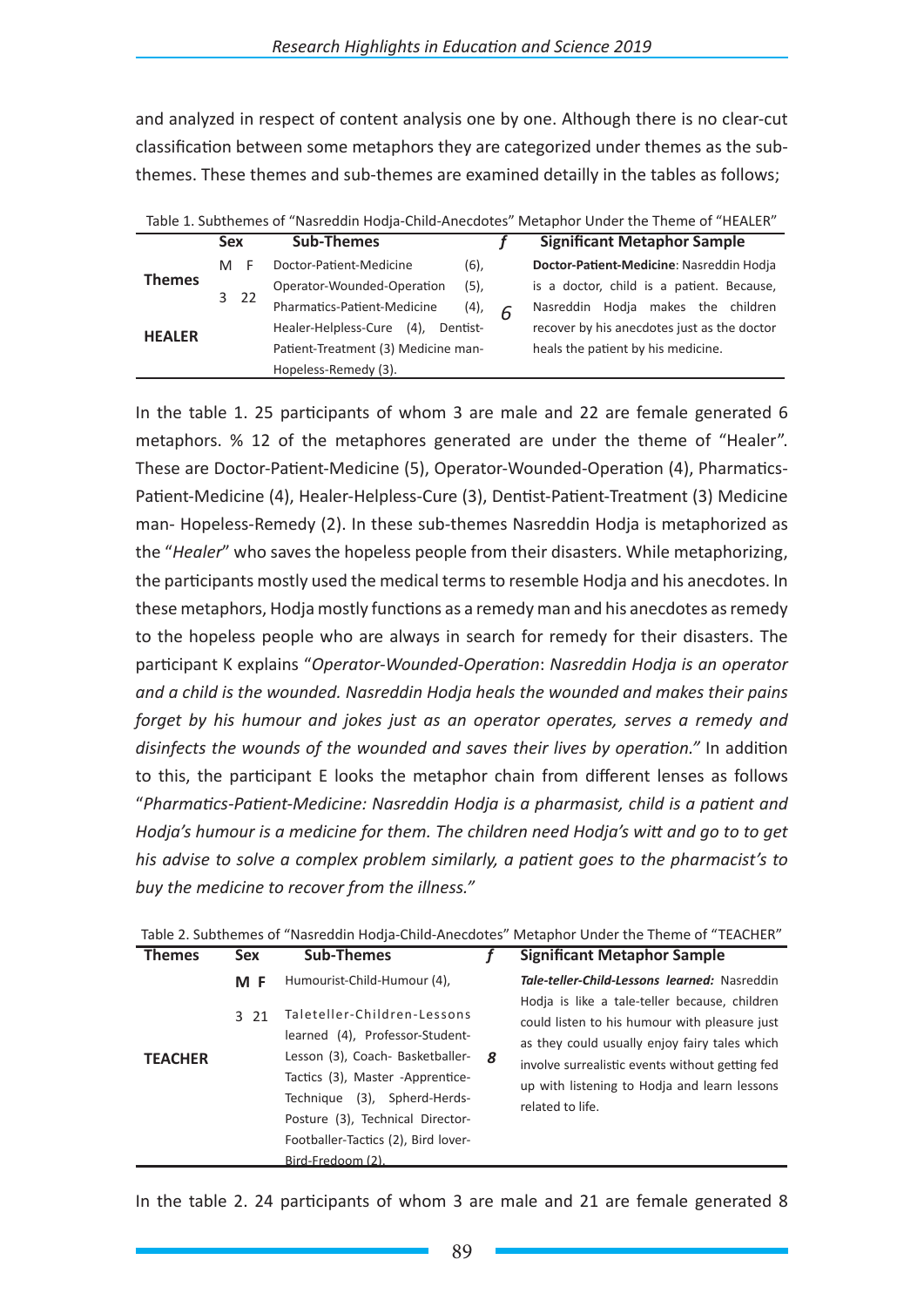metaphors. % 16,3 of the metaphores produced are under the theme of "Teacher". These are Humourist-Child-Humour (4), Taleteller-Children-Lessons learned (4), Professor-Student-Lesson (3), Coach- Basketballer-Tactics (3), Master -Apprentice-Technique (3), Spherd-Herds-Posture (3), Technical Director-Footballer-Tactics (2), Bird lover-Bird-Fredoom (2). In this metaphores, Nasreddin Hodja functions as a literate and knowledgable man who always sheds light on the illiterate and the dark corners. The participant D explains "*Coach-Player-Tactic: Nasreddin Hodja is like coach and children are the basketball players who need some technique and tactics to win the game. Nasreddin Hodja gives the children some tactics by the way of his humour to get out of the hard combat."* In the other example of the metaphor the participant C metaphorizes Hodja as bird-lover as follows: "*Bird trainer-Bird-Freedom: Nasreddin Hodja is a bird trainer, child is a bird and Hodja's humour is freedom for them. Hodja opens new horizons for children to surf and to have new tastes just as a bird trainer cares, feeds and teaches new tricks to the pigions and then releases the pigions out of their cages."* This metaphore is in line with the metaphor of a well-known philosoph Gazali who describes the child rearing which is quite meaningfull to us "*Child is resembled to a bird in your hands. If you tighten your hands the child feels breathless and may die, if you wide-open your hands it may fly away outof your hands this time. To keep it alive you have to keep your hand half released*"

| "ENTERTAINER"      |            |                                                         |   |                                           |  |  |  |  |
|--------------------|------------|---------------------------------------------------------|---|-------------------------------------------|--|--|--|--|
| <b>Themes</b>      | <b>Sex</b> | <b>Sub-Themes</b>                                       |   | <b>Significant Metaphor Sample</b>        |  |  |  |  |
|                    | M F        | Animator-Guest-Animation                                |   | Comedian-Spectators-Laughter:             |  |  |  |  |
|                    |            | (3),<br>Clown-Audience-<br>Demonstration (3), Comedian- |   | Nasreddin Hodia is a comedian who         |  |  |  |  |
|                    | 2 16       |                                                         |   | has role of teacher teaching<br>while     |  |  |  |  |
|                    |            | Spectators-Laughter<br>(3),                             |   | entertaining a child and audience is the  |  |  |  |  |
| <b>ENTERTAINER</b> |            | Caricaturist-Readers-                                   | 8 | child just as comedian wears various      |  |  |  |  |
|                    |            | (3),<br>Musician-<br>Cartoon                            |   | masks to entertain a child who needs life |  |  |  |  |
|                    |            | (2),<br>Audience-Ceremony                               |   |                                           |  |  |  |  |
|                    |            | Illusionist-Greedy-Illusion (2),                        |   | lessons by having great joy and laughter. |  |  |  |  |
|                    |            | Footballer-Spectators-Hat                               |   |                                           |  |  |  |  |
|                    |            | trick $(2)$                                             |   |                                           |  |  |  |  |

Table 3. Subthemes of "Nasreddin Hodja-Child-Anecdotes" Metaphor Under the Theme of

In the table 3, 18 participants of whom 2 are male and 16 are female generated 8 metaphors. % 16.3 of the metaphores generated are under the theme of "*Entertainer"*. These are Animator-Guest-Animation (3), Clown-Audience-Demonstration (3), Comedian-Spectators-Laughter (3), Caricaturist-Readers-Cartoon (3), Musician-Audience-Ceremony (2), Illusionist-Greedy-Illusion (2), and Footballer-Spectators-Hat trick (2). The common points of the metaphores generated are that Nasreddin Hodja is man of comedy and entartains people who are in distressed. The anecdotes of Nasreddin Hodja are so multi-sided that they both make people laugh, entertain and think (Güleç, 2005). The participants J looks the phenomene from hotel guest as follows: *Animator-Guest-Animation: Nasreddin Hodja, as a great humourist, entertains the children by his*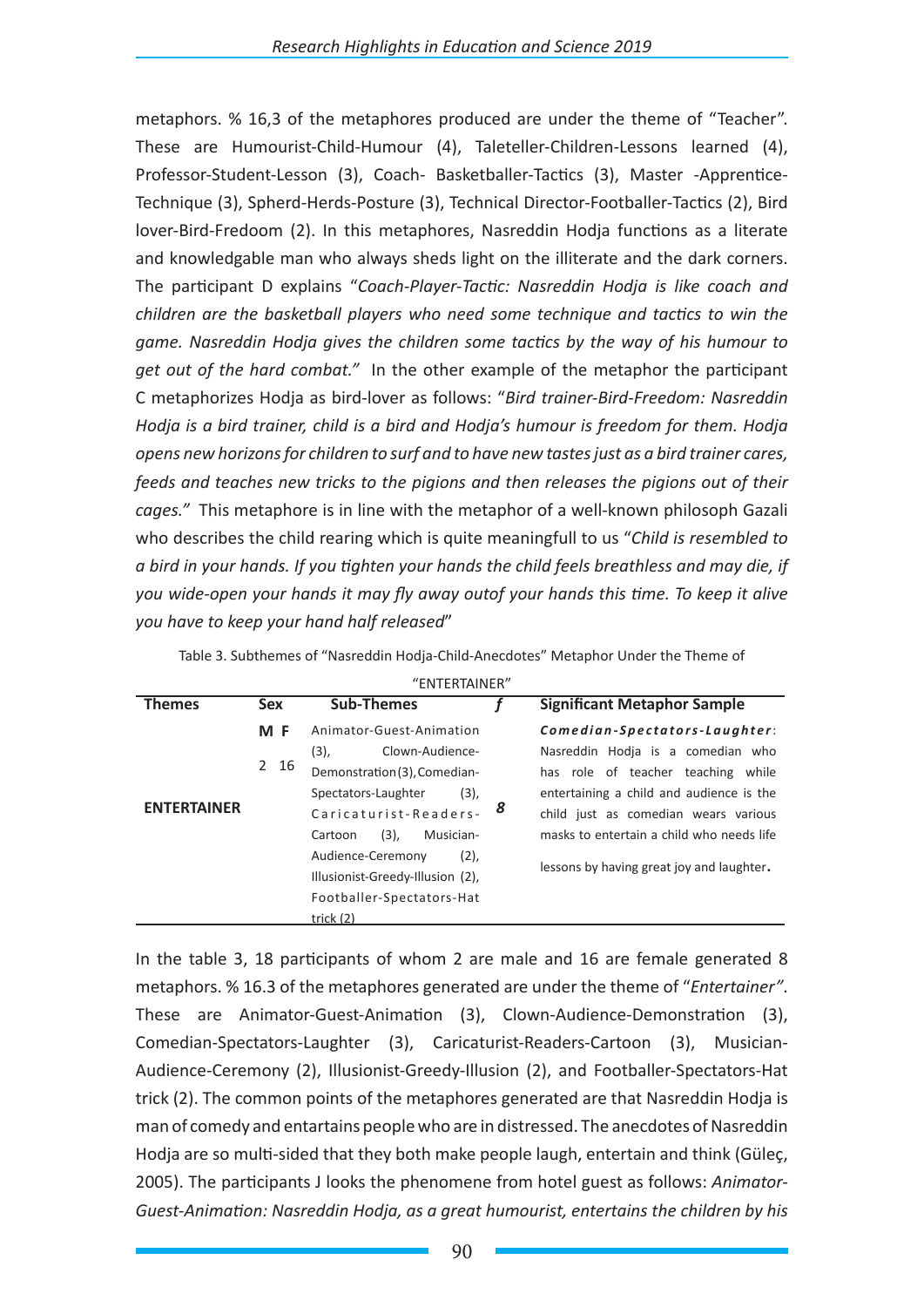*logical jokes similarly, he is like an animator who animates and entertains the the hotel guests by his demonstration and animation activities".* While the other participant K explains the situation as "*Clown-Audience-Demonstration: Nasreddin Hodja is a clown who entertains people by making them laugh and audience is a child who needs joy and laugh by his stage performance and demonstration*." Following the principle of " *one laughter is worth a kilo of chop meat"* the participant T explains "*Comedian-Spectators-Laughter: Nasreddin Hodja is a comedian who has role of entertainer who is entertaining a child and audience is the child just as comedian wears various masks to entertains a child who needs life lessons by having great joy and laughter."*

| <b>Themes</b>  | <b>Sex</b>            | <b>Sub-Themes</b>        |   | <b>Significant Metaphor Sample</b>                             |
|----------------|-----------------------|--------------------------|---|----------------------------------------------------------------|
|                | M F                   | Guide-Tourist-           |   | <b>Guide-Tourist-Journey:</b> Nasreddin Hodia is a guide and a |
|                |                       | (4),<br>Journey          |   | child is a tourist who does not know where to go, how to       |
| <b>ADVISOR</b> | 1 14                  | Prophet-Sinful-          |   | go and one who needs sightseeing and tries to learn new        |
|                |                       | (3),<br>Paradise         |   | information about the places they visit. Nasreddin Hodja       |
|                | $0$ m b u d s m a n - |                          | 6 | opens new horizons for the children who are in need of         |
|                |                       | Statesman-Solution       |   | learning new knowledge about the life by his jokes just as     |
|                |                       | Robin Hood-<br>$(3)$ ,   |   | the guide give information about the hidden historical and     |
|                |                       | Hopeless-Help<br>$(2)$ , |   | the social lives of the places the guide guides the tourist    |
|                |                       | Leader-Lost-Route        |   | and illuminates them.                                          |
|                |                       | (2), Father-Son/Girl-    |   |                                                                |
|                |                       | Advice (1).              |   |                                                                |

Table 4. Subthemes of "Nasreddin Hodja-Child-Anecdotes" Metaphor Under the Theme of "ADVISOR"

In the table 4. 15 participants of whom 1 is male and 14 are female generated 6 metaphors. % 12.3 of the metaphores generated are under the theme of "*Advisor"*. The sub-themes included are Guide-Tourist-Journey (4), Prophet-Sinful-Paradise (3), Ombudsman-Statesman-Solution (3), Robin Hood-Hopeless-Help (2), Leader-Lost-Route (2), and Father-Son/Girl-Advice (1). Under this theme, Nasreddin Hodja functions as an information stocker and knowledge transmitter. Nasreddin Hodja observes human behaviours, examines and finds solutions by the methods special to him (Güleç, 2005). Anyone who needs advice, route, solution and shortcut to cover the long distance come to hodja and advice as a result s/he is satisfied with the knowledge they transmitted. Once, in one his anecdotes, Hodja solved the conflict among the children by saying that "*Who pays the pipper calls the tune.*" In line with this saying, the participant U points out "*Ombudsman-Stateman-Solution: Nasreddin Hodja is a ombudsman who could brings practical solutions for the problems of the children who are like the statesmen wha are drowned in the problems. Nasreddin Hodja gives them advice and the effective ways to get out the crises by his humours."* The participant J likens Hodja to Prophet who shows the true road and route to the sinfull who are in deadlock: "*Prophet-Sinful-Prayer: Nasreddin Hodja is a prophet, child is a sinful and Hodja's humour is a prayer for them. Hodja gives advice and teach new ways to the children to get out of hard situation just as the prophet saves the sinfuls' soul by prayer."*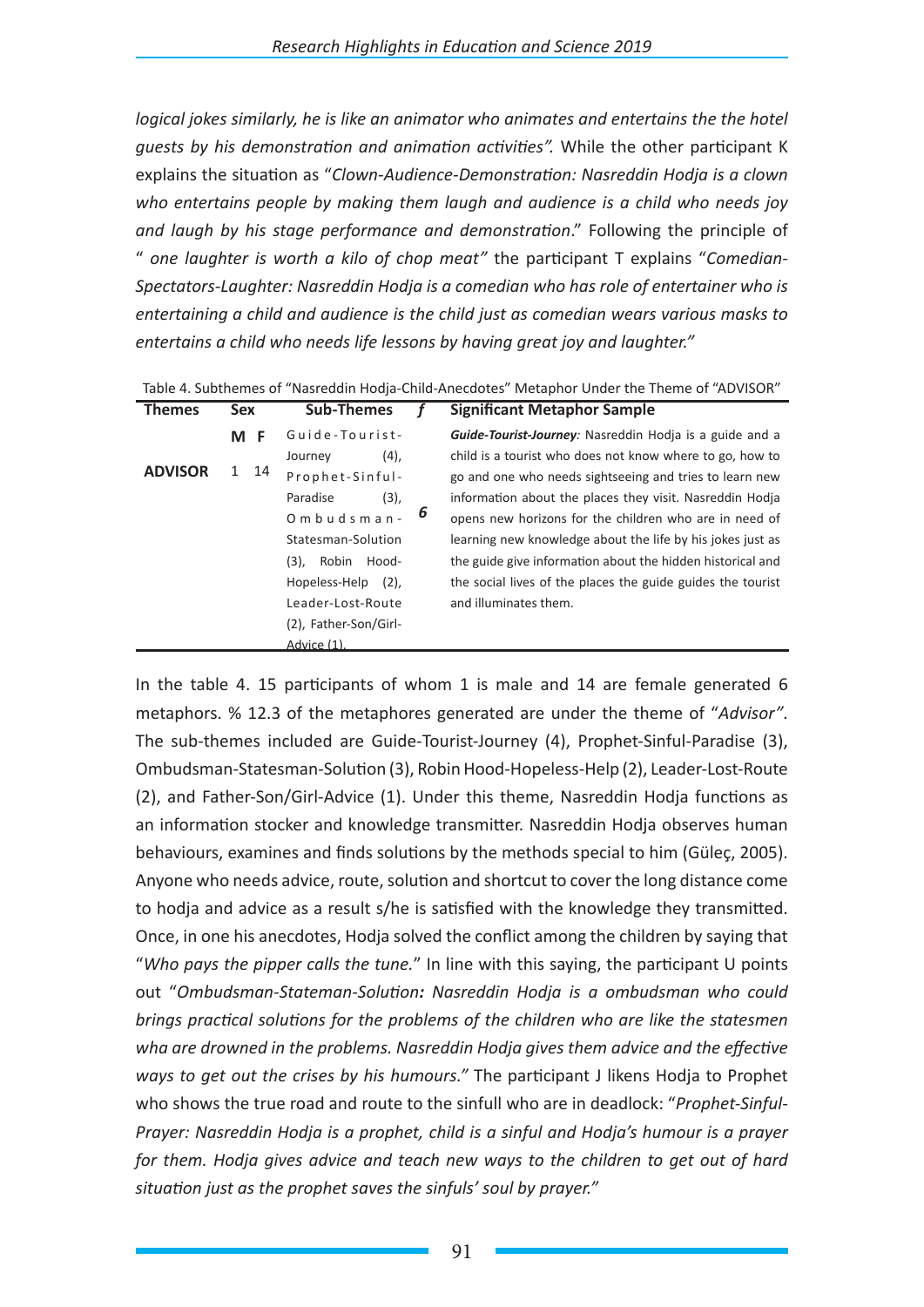|                  |                    |                         |   | NAVIGAIUR                                               |
|------------------|--------------------|-------------------------|---|---------------------------------------------------------|
| <b>Themes</b>    | <b>Sex</b>         | <b>Sub-Themes</b>       | F | <b>Significant Metaphor Sample</b>                      |
|                  | M F                | Discoverer-             |   | Discoverer-Adventurer-Dicovery: Nasreddin Hodia is      |
|                  |                    | Adventurer-             |   | a discoverer discovered the secrets of the life for his |
|                  | $\mathbf{2}$<br>16 | (3),<br>Dicovery        |   | life long and children are like the adventurers who     |
|                  |                    | Pilot-<br>Passanger-    |   | are willing to visit and looking for the best way to go |
| <b>NAVIGATOR</b> |                    | Route (2), Driver-      | 6 | to the unknown continent. Nasreddin Hodia tells them    |
|                  |                    | Passenger-              |   | the right route to find their ways to reach the desired |
|                  |                    | Destination<br>(2),     |   | place in short cut by his humour. Thanks to Hodja, the  |
|                  |                    | Folk-<br>Inventor-      |   | children could travel and visit the unknown continent   |
|                  |                    | Invention (2), Wind-    |   | and learn new thing related to life virtually.          |
|                  |                    | Sailboat – Sea $(2)$ ,. |   |                                                         |
|                  |                    | Captain-Ship-Route      |   |                                                         |
|                  |                    | (2)                     |   |                                                         |
|                  |                    |                         |   |                                                         |

Table 5. Subthemes of "Nasreddin Hodja-Child-Anecdotes" Metaphor under the Theme of  $^{\prime\prime}$ NAVICATOR"

In the table 4. 18 participants of whom 2 are male and 16 are female generated 6 metaphors. % 12.3 of the metaphores generated are under the theme of "*Navigator*". Under this theme, Discoverer-Adventurer-Dicovery (3), Pilot- Passanger- Route (2), Driver-Passenger-Destination (2), Inventor- Folk-Invention (2), Wind-Sailboat – Sea (2),. Captain-Ship-Route (2) sub-themes can be displayed. In this theme, Nasreddin Hodja is likened to a nevigator tool which always shows the very true route for the lost to find their ways. Child in this chain is metaphorized to the one who got lost in the chaos of the worlds of plays. Hodja's wisdom and wiliness are used to illuminate their path like a torch and shed light for those who got into dead-end street (Recepoğlu, 2005). The participant S explains: "*Captain-Vessel-Route: Nasreddin Hodja is a captain who is the only one who knows the right route and children are like vessels that lost their ways and roaming aimlessly on the sea. Nasreddin Hodja tells them the right route to find their ways on the sea by his humour."* One of his anecdotes, Hodja also shows the way to the children who want to send up him as follows: The spoiled children of the village wanted to make fun of Hodja who was passing nearby them while they were playing on the bank of the river.

They put their feet in the river and said "Dear Hodja, our legs got into knots and could not find our feet. Could you help us to find them?"

Hodja said "Okey!" and he grabed a long and thick stick and began to hit their legs with it randomly. When the children pulled their feet hurt by the stick Hodja laughed and said "Is it O.K.? Have just found your feet?"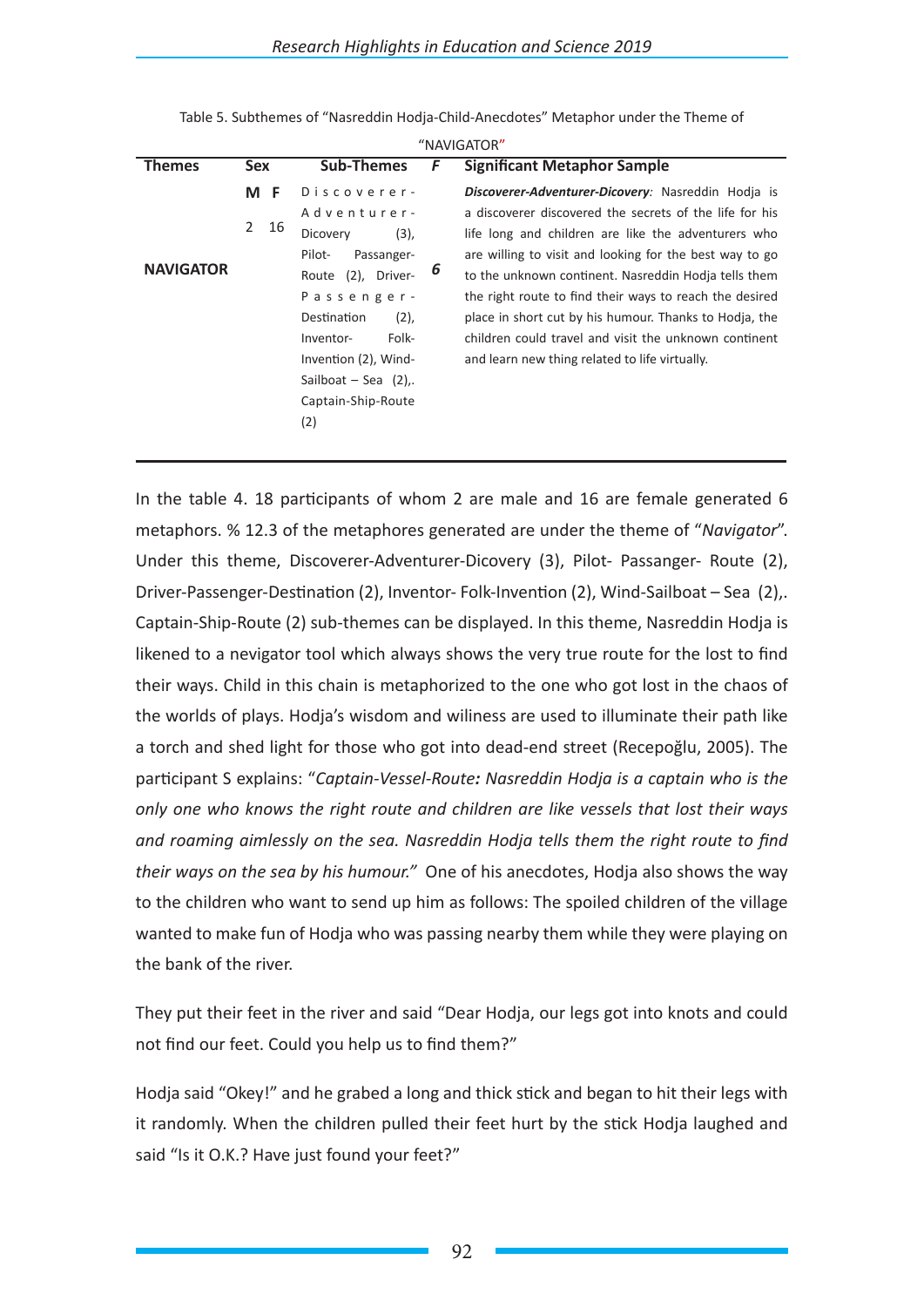| <b>Themes</b> | <b>Sex</b>         | <b>Sub-Themes</b>                                                                                                                    |   | <b>Significant Metaphor Sample</b>                                                                                                                                                                                                                                                                                                                                          |  |  |  |
|---------------|--------------------|--------------------------------------------------------------------------------------------------------------------------------------|---|-----------------------------------------------------------------------------------------------------------------------------------------------------------------------------------------------------------------------------------------------------------------------------------------------------------------------------------------------------------------------------|--|--|--|
|               | M F                | Judge-Culprit-                                                                                                                       |   | Acquittal:<br>Judge-Acussed-Acquittal:<br>Judae-<br>Culprit-                                                                                                                                                                                                                                                                                                                |  |  |  |
| <b>JUDGE</b>  | $\mathbf{2}$<br>16 | Acquittal (3), Lawyer-<br>Accused- Case (3),<br>Guardian-Prisoner-<br>Punishment<br>(2),<br>Refree-Footballer-<br>Punishment<br>(2), | 6 | Nasreddin Hodja is a judge and a child is a accused who has<br>committed any crime. Nasreddin Hodia solves a complex<br>problem among children by his witt and humour and the<br>children feel comfortable by a practical solution just as the<br>judge judges the condition of the accused and acquits them<br>consequently. The accused is acquitted from their so-called |  |  |  |
|               |                    | $Commander-$<br>Soldier-Punishment<br>$(3)$ ,<br>Employer<br>Employee-Dismissal<br>(2)                                               |   | crimes by the decision of the judge and feel very happy.                                                                                                                                                                                                                                                                                                                    |  |  |  |

Table 6. Subthemes of "Nasreddin Hodja-Child-Anecdotes" Metaphor Under the Theme of "JUDGE"

In the table 6, 18 participants of whom 2 are male and 16 are female generated 6 metaphors. % 12.3 of the metaphores generated are under the theme of "*Judge*". Under the theme "Judge" Judge-Culprit-Acquittal (3), Lawyer- Accused- Case (3), Guardian-Prisoner-Punishment (2), Refree-Footballer-Punishment (2), Commander– Soldier–Punishment (3), Employer – Employee–Dismissal (2) are classified as subthemes. In the most of his anecdotes, Hodja function as Kadi, the man of law, who always judges the situation by his practical witt and shows the solution in the shortest way. In his anecdotes, Hodja sometimes functions as a punisher who punishes the child beforehand as a preventive measure for him not to break the pot while bringing back after having filled with water from the fountain.

| "PERSUADER"               |            |                                                         |   |                                                                                                                                                  |  |  |  |  |
|---------------------------|------------|---------------------------------------------------------|---|--------------------------------------------------------------------------------------------------------------------------------------------------|--|--|--|--|
| <b>Themes</b>             | <b>Sex</b> | <b>Sub-Themes</b>                                       |   | <b>Significant Metaphor Sample</b>                                                                                                               |  |  |  |  |
|                           | M.         | Folk<br>Politician<br>$-$<br>Persuasion (3), Tradesman- |   | <b>Politician-Folk-Persuasion:</b> Nasreddin Hodia is a<br>politician and a child is one of the the members                                      |  |  |  |  |
| <b>PERSUADER</b>          | 1 8        | Clint-Trade (3).                                        | 4 | of the folk. Nasreddin Hodja persuades the child                                                                                                 |  |  |  |  |
| Manager $-$<br>Excuse (2) |            | Employee                                                |   | the by logical deduction and induction methods<br>similarly, politician persuades the poor who<br>want to what they desire easily by giving them |  |  |  |  |
|                           |            | Husband - Wife - Flowers                                |   | believable promises, which are sometimes hard to<br>be realized.                                                                                 |  |  |  |  |

Table 7. Subthemes of "Nasreddin Hodja-Child-Anecdotes" Metaphor Under the Theme of

In the table 7, 9 participants of whom 1 is male and 8 are female generated 4 metaphors. % 8.2 of the metaphores generated are under the theme of "*Persuader*". Four subthemes are categorized under this theme as Politician – Folk –Persuasion (3), Tradesman-Clint-Trade (3). Manager – Employee – Excuse (2), Husband – Wife - Flowers (1). The participants liken Hodja as a man of persuader who makes them believe or people had to believe against the logical ways Hodja found. It is the charecteristics of Hodja that he gives surprising answer when one tries to make fun of him in his anecdotes. He considers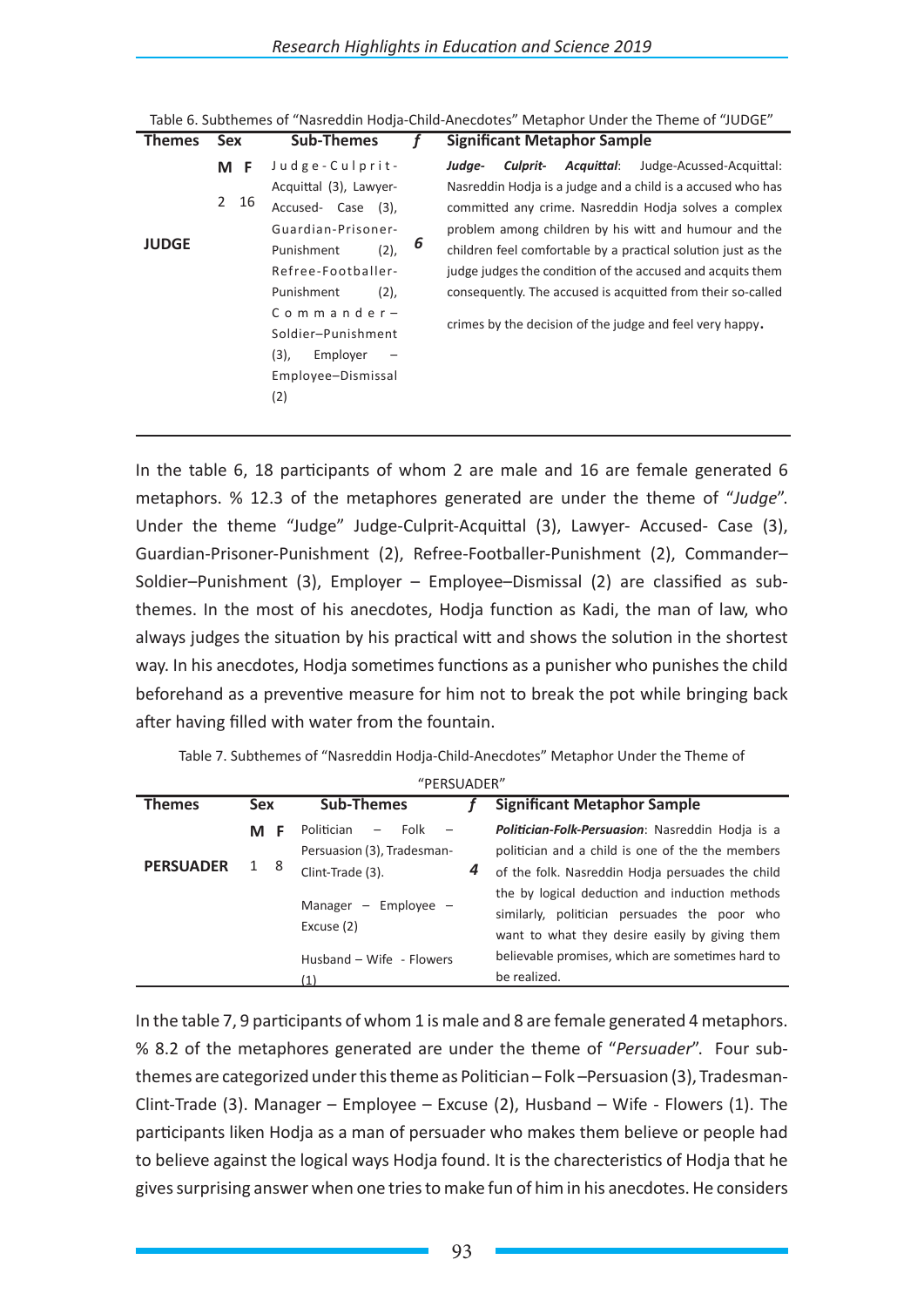word plays in his anecdotes. Hodja makes his humours by benefitting from word plays and simily (Güleç, 2005). In one of his anecdotes "*Children get hodja's turban and play among them as a ball. Hodja lets the children play his turban. One of the man asks where his turban is.* Hodja answers "*My turban wants to be child*".

|                 |            |                                                                                                                            | ישטוט טו טעגווטווטט טו - וועטוכעמות ווטעןט טווווט זיווטטעטנטט - וויונגעאווטר טוועכר גווט וווטוווט טו - וויו וטו                                                                                                                                                         |
|-----------------|------------|----------------------------------------------------------------------------------------------------------------------------|-------------------------------------------------------------------------------------------------------------------------------------------------------------------------------------------------------------------------------------------------------------------------|
| <b>Themes</b>   | <b>Sex</b> | <b>Sub-Themes</b>                                                                                                          | <b>Significant Metaphor Sample</b>                                                                                                                                                                                                                                      |
| <b>MAGICIAN</b> | M F<br>1   | Poor-Treasure<br>Medium-<br>(3), Fortune teller- Unlucky-<br>Soothsayer- $3$<br>$(2)$ ,<br>Augury<br>Human-Soothsaying (2) | <b>Medium- Poor-Treasure:</b> Nasreddin Hodia is a<br>medium and a child is a poor who is striving of life<br>lessons literally. Nasreddin Hodia shows the child<br>the only way of happiness in the life similarly,<br>medium tells the exact place of the treasure to |
|                 |            |                                                                                                                            | the poor who is striving to death.                                                                                                                                                                                                                                      |

Table 8. Subthemes of "Nasreddin Hodja-Child-Anecdotes" Metaphor Under the Theme of "MAGICIAN"

In the table 8, 8 participants of whom 1 is male and 7 are female generated 3 metaphors. % 6.1 of the metaphores generated are under the theme of "*Magician*". Under this theme, Medium- Poor-Treasure (3), Fortune teller- Unlucky- Augury (2), Soothsayer-Human- Soothsaying (2) are formed as sub-themes. The participants metaphorize Hodja as magician who has extraordinary solutions to the matter and as a figure who has super natural powers among the adults and children. In line with the metaphor chain Medium- Poor-Treasure, in one of his anecdotes Hodja mediates the children face to face to the life experience as follows; "*One of the children comes to hodja and tells him s/he wants to learn the alphabet to be literate. Hodja accepts his demand and wants the child to climb up the tree as far as possible and tells him to release his hands and the child does and falls down and he cries as aaaaaah! in a grief. Hoca tells him to come tomorrow to introduce the second letter of the alphabet to him*." Literally, Nasreddin Hodja functions as the medium of experience to the child who wants to learn the alphabet by offering the child first hand-on experience as Hodja always gives a great value to "experience" in his life (Güleç, 2005).

#### **Conclusion**

In this study, the participants were required to generate metaphors by making relations among "*Nasreddin Hodja-Child-Anecdote*" triple chain. The participants made some reasonable relations and produced some metaphors from their lenses by following the procedure in question. The metaphors produced by the participants were evaluated placed in the themes and sub-themes determined beforehand. According to the content analysis of the study 8 themes are constructed, which are; *healer*, *teacher, judge, entertainer, punisher, advisor,* and *magician, persuader.* 49 sub-themes are formed and classified under the main themes mentioned above. The distribution of the themes and sub-themes as follows: 6 metaphors. % 12 of the metaphores generated are under the theme of "Healer". These are Doctor-Patient-Medicine (5), Operator-Wounded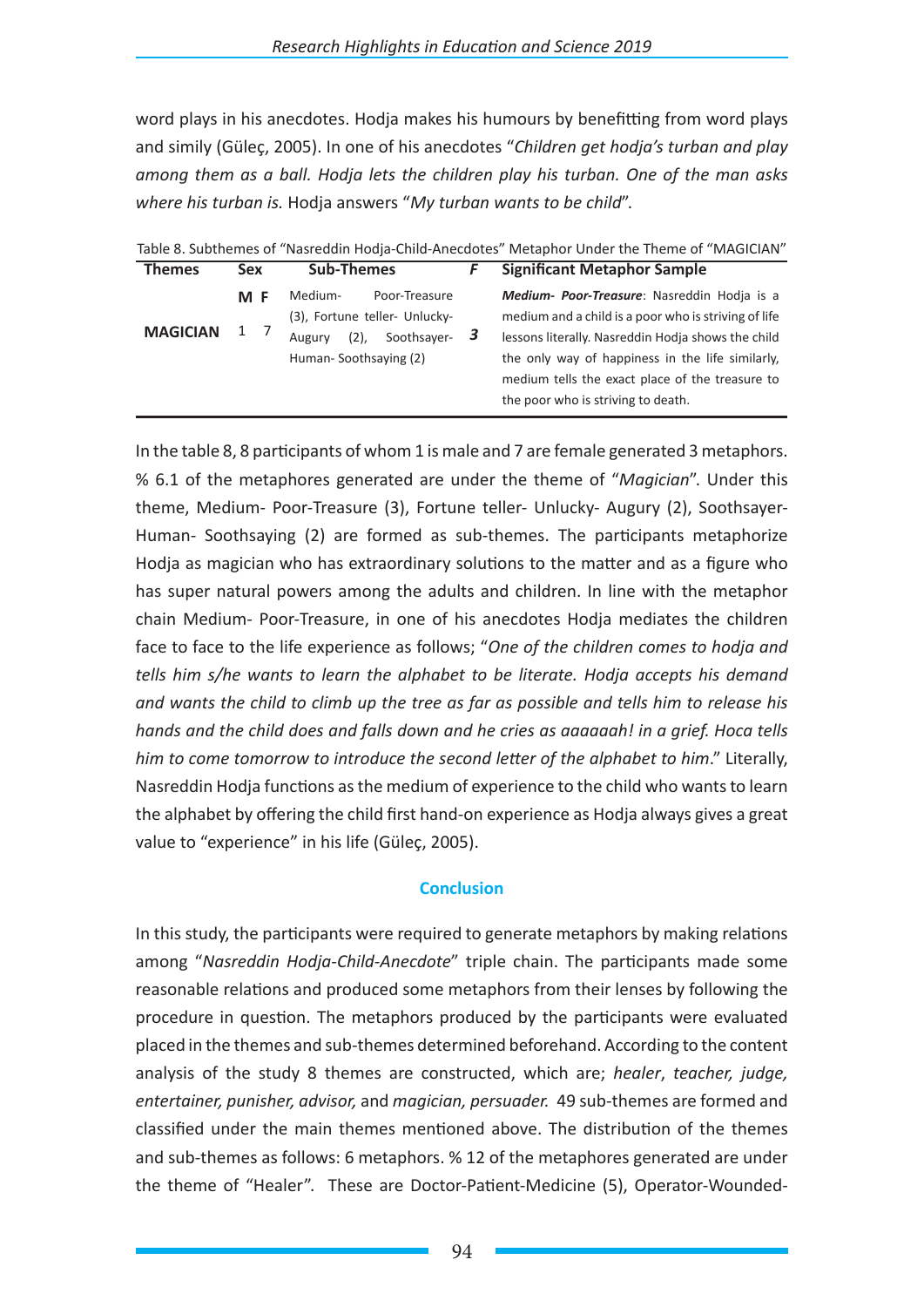Operation (4), Pharmatics-Patient-Medicine (4), Healer-Helpless-Cure (3), and Dentist-Patient-Treatment (3) Medicine man- Hopeless-Remedy (2).

8 (% 16,3) of the metaphores produced are under the theme of "*Teacher*". These are Humourist-Child-Humour (4), Taleteller-Children-Lessons learned (4), Professor-Student-Lesson (3), Coach- Basketballer-Tactics (3), Master -Apprentice-Technique (3), Spherd-Herds-Posture (3), Technical Director-Footballer-Tactics (2), Bird lover-Bird-Fredoom (2).

8 (% 16,3) of the metaphors generated are under the theme of "*Entertainer*". These are Animator-Guest-Animation (3), Clown-Audience-Demonstration (3), Comedian-Spectators-Laughter (3), Caricaturist-Readers-Cartoon (3), Musician-Audience-Ceremony (2), Illusionist-Greedy-Illusion (2), and Footballer-Spectators-Hat trick (2).

6 (% 12. 3) of the metaphors generated are under the theme of "*Advisor*". The sub-themes included are Guide-Tourist-Journey (4), Prophet-Sinful-Paradise (3), Ombudsman-Statesman-Solution (3), Robin Hood-Hopeless-Help (2), Leader-Lost-Route (2), and Father-Son/Girl-Advice (1).

6 (% 12. 3) of the metaphors generated are under the theme of "*Navigator*". Under this theme, Discoverer-Adventurer-Dicovery (3), Pilot- Passanger- Route (2), Driver-Passenger-Destination (2), Inventor- Folk-Invention (2), Wind-Sailboat – Sea (2),. Captain-Ship-Route (2) sub-themes can be displayed.

4 (% 8.2) of the metaphors generated are under the theme of "*Persuader*". Four subthemes are categorized under this theme as Politician – Folk –Persuasion (3), Tradesman-Clint-Trade (3), Manager – Employee – Excuse (2) Husband – Wife - Flowers (1).

3 (% 6. 1) of the metaphores generated are under the theme of "*Magician"*. Under this theme, Medium- Poor-Treasure (3), Fortune teller- Unlucky- Augury (2), Soothsayer-Human- Soothsaying (2) are formed as sub-themes.

In these metaphors it is revealed that Nasreddin Hodja sometimes takes a role of *healer* relieving people from their problems, *teacher* giving ironic lessons, and *judge* solving the disputes among the people, sometimes behaves as an *entertainer* making people think while making them laugh, *punisher* punishing the greedy severely, *advisor* giving logical solution to the matter in deadlock, and *magician* having supernatural power etc.

Regarding preschool teachers' metaphorical images "*Nasreddin Hodja-Child-Anecdote*" triple chain, a multitude questions warrant further research by using qualitative and quantitative research methods, for example: What are the pedagogical implications of Nasreddin Hodja's anecdotes about children? What are the contributions of Nasreddin Hodja's anecdotes to the multiple intelligences of children? How can very simplified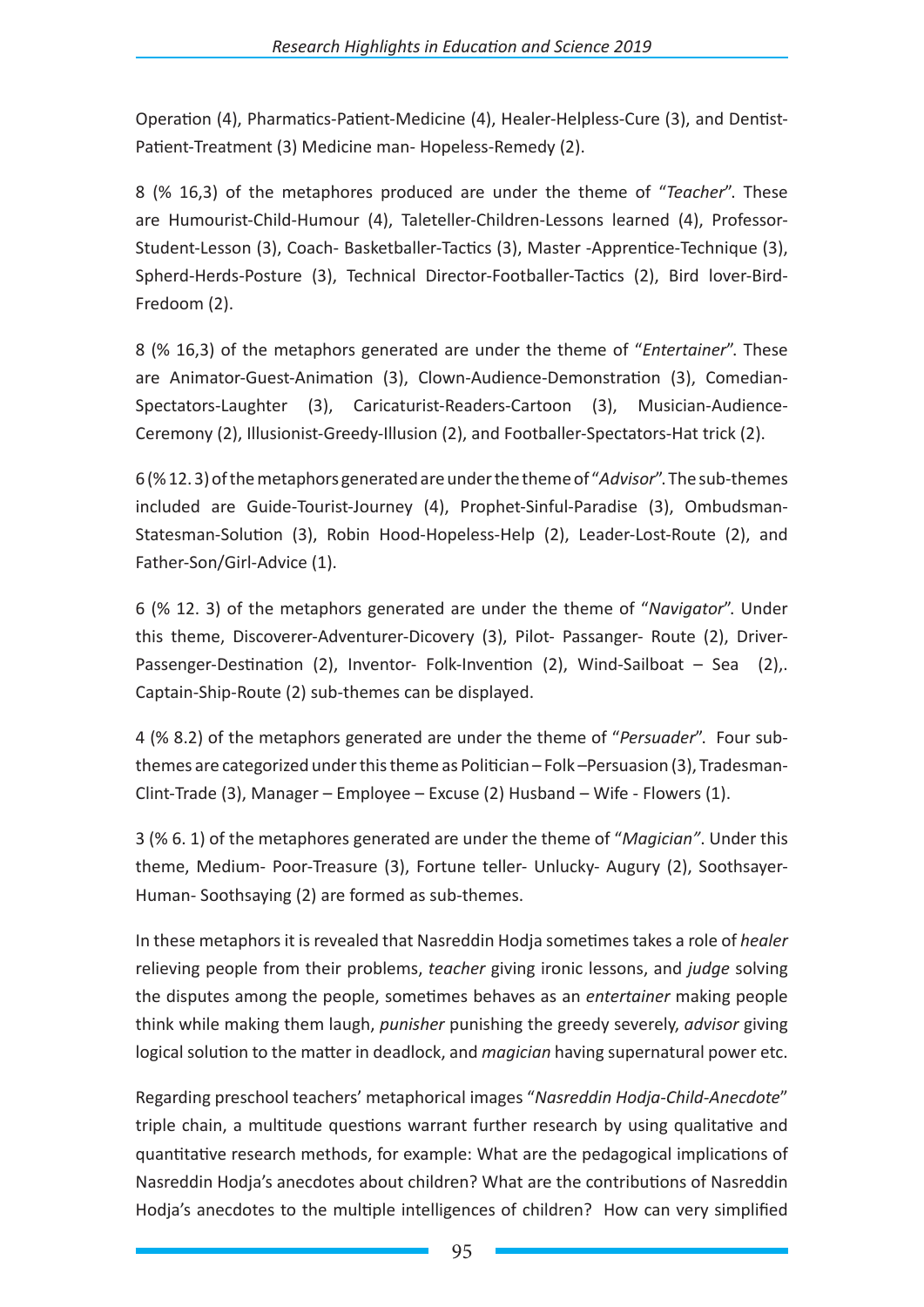forms of Nasreddin Hodja's anecdotes illustrated be used as teaching materials in preschool settings? What are the similarities and differences between the teaching methods in action and the teaching methods Nasreddin Hodja used? There is generally much to learn about ralations and contributions of Nasreddin Hodja's anecdotes to children as a socio-cultural agent.

#### **References**

- Alger, L. C. (2009). Secondary Teachers' Conceptual Metaphors of Teaching and Learning: Changes Over the Career Span. *Teaching and Teacher Education*, 25: 743-751.
- Anovska, K. (2005) Nasraddin Hodja in Turkish, Macedonian and Vlach Folktails (Ed.) Ahmet AYTAÇ, proceeding of 1st International Akşehir Nasreddin Hodja Symposium, 6-7 July, Akşehir, p. 77-82.
- Armstrong, S. L. (2008). Using metaphor analysis to uncover learners' conceptualizations of academic literacies in postsecondary developmental contexts. International Journal of Learning, 15(9), 211-218.
- Aşılıoğlu, B. (2008) The Educational Value of Nasreddin Hodja's Anecdotes, *Children's Literature in Education*, 39, 1-8.
- Ateş, M. (2005) Introduction of Nasreddin Hodja to children (Ed.) Ahmet AYTAÇ, proceeding of 1st International Akşehir Nasreddin Hodja Symposium, 6-7 July, Akşehir, p. 120-124.
- Aydın, İ.S. ve Pehlivan, A. (2010) Türkçe Öğretmen Adaylarının "Öğretmen" ve "Öğrenci" Kavramlarına İlişkin Kullandıkları Meteforlar, *Turkish Studies*, (5),3, 818 – 844.
- Buaraphan, K. (2012) Educational supervisors' metaphorical roots of beliefs about teaching and learning, *Educational Research and Review* 7(12), 282–291. Available online at http://www.academicjournals.org/ERR
- Bowman, M. A. (1998-1999) Metaphors We Teach By: Understanding Ourselves as Teachers and Learners, *OTEI Class Action,* 1 (4), n.p.
- Boyacı, A. (2009) Comparative Investigation of the Elementary School Students' Opinions about Discipline, Class Rules and Punishment (Turkey-Norway Case), *Educational Administration: Theory and Practice* 15(60), 523-553.
- Casebeer, D. (2015). Mapping Preservice Teachers' Metaphors of Teaching and Learning, *International Journal of Learning Teaching and Educational Research, 12 (3),* 13-23.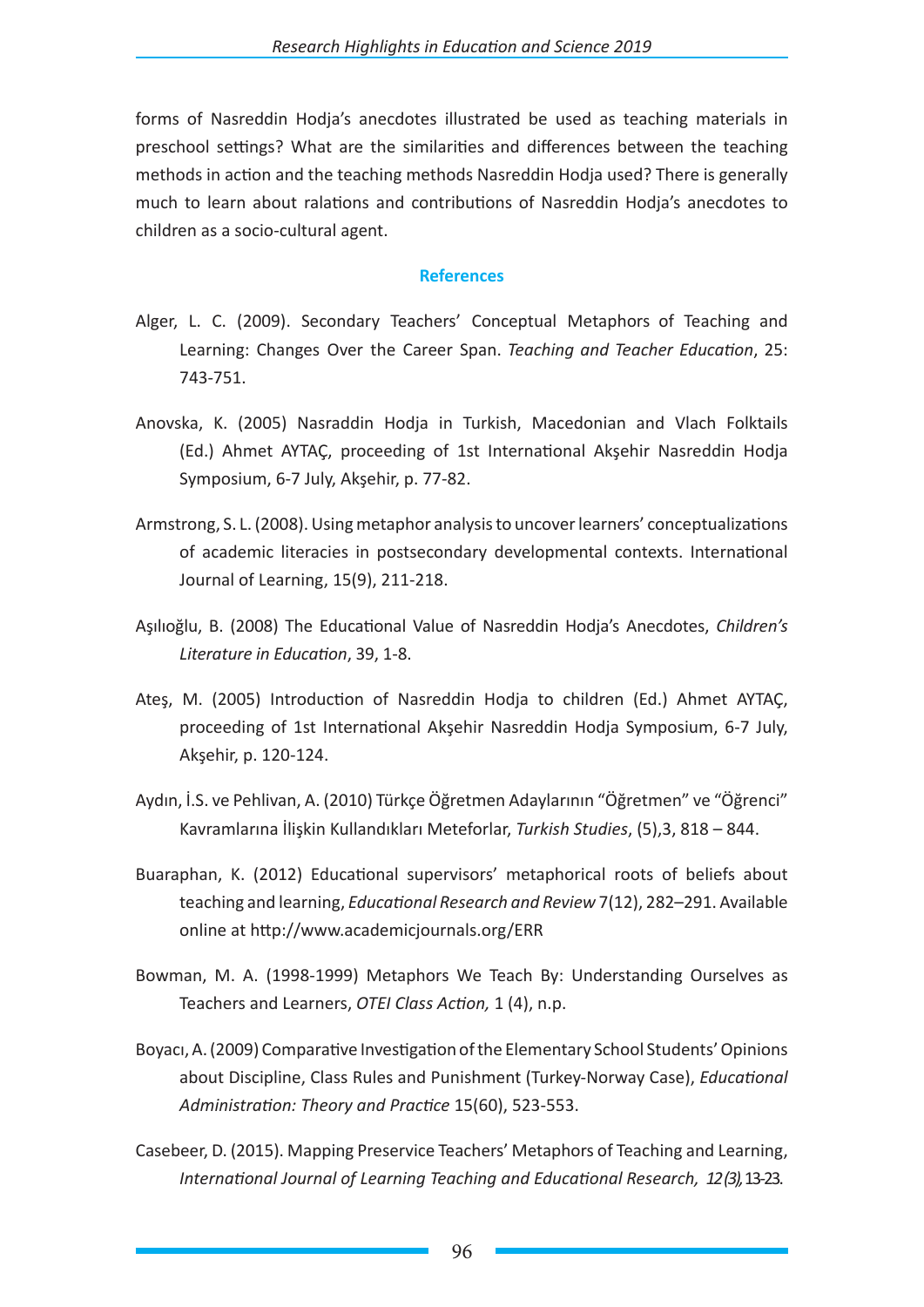- Cerit, Y. (2008). "Öğretmen Kavramı ile ilgili Metaforlara ilişkin Öğrenci, Öğretmen ve Yöneticilerin Görüşleri". *Türk Eğitim Bilimleri Dergisi*, 6 (4): 693-712.
- Cerit, Y. (2006). Öğrenci, Öğretmen ve Yöneticilerin Okul Kavramıyla İlgili Metaforlara İlişkin Görüşleri. *Kuram ve Uygulamada Eğitim Bilimleri , 6* (3), 669-699.
- Çevirme, H. (2004) "Şiirsel Halk Edebiyatı Ürünlerinin Çocuğun Dil Eğitimine Katkıları" İnönü Üniversitesi Eğitim Fakültesi Dergisi, 5(7). 23.
- De Guerrero, M., & Villamil, O.S. (2002). Metaphorical conceptualizations of ESL teaching and learning. LanguageTeaching Research 6(2), 95-120.
- Eren, F., Çelik, İ, Aktürk, A. O. (2013). Secondary school students' perceptions of Facebook: A metaphor analysis, *Kastamonu Education Journal, 22(2),* 635-648.
- Güleç, H. (2005) Personality of Nasreddin Hodja and charecteristics of his anecdotes (Ed.) Ahmet AYTAÇ, proceeding of 1st International Akşehir Nasreddin Hodja Symposium, 6-7 July, Akşehir, p. 71-75.
- Güven. M. & Belet, D. (2010) Primary School Teacher Trainees' Opinions on Epistemological Beliefs and Metacognition, *Elementary Education Online*, 9(1), 361–378. [Online]: http://ilkogretim-online.org.tr
- Johnson, M. (1987). *The body in the mind: the bodily basis of meaning, imagination, and reason.* Chicago: The University of Chicago Press.
- Kabadayı, A. (2008). Analysing the metaphorical images of Turkish preschool teachers. *Teaching Education , 19* (1), 73-87.
- Kabadayı, A. (2005) Nasreddin Hoca Fıkralarının Okulöncesi Eğitimde Kullanılması İçin Bilgisayar-Odaklı Bir Model Önerisi, *Uluslarrası İnsan Bilimleri Dergisi*, 2(2), 1-20.
- Lytra, V. (2011) Negotiating Lnaguage Culture and Pupil Agency in Complementary School Classroom, Linguistics and Education, 22, 23-36
- Kabak, T. (2012) The Signs of Turkish Mythology and Beliefs in Nasreddin Hodja Anecdotes, *Karadeniz (Black Sea–Chornoye More)*, 14, 140-156.
- Kişibekov, D. & Kişibekov, T. (2005) Optimism of Nasreddin Hodja's humours (Ed.) Ahmet AYTAÇ, proceeding of 1st International Akşehir Nasreddin Hodja Symposium, 6-7 July, Akşehir, p. 102-106.
- Kucuk, M.& Yalcin, Y. (2014). Turkish Elementary School Teachers' Technology Metaphors, *Turkish Journal of Teacher Education*, (3) 1, 53-63.